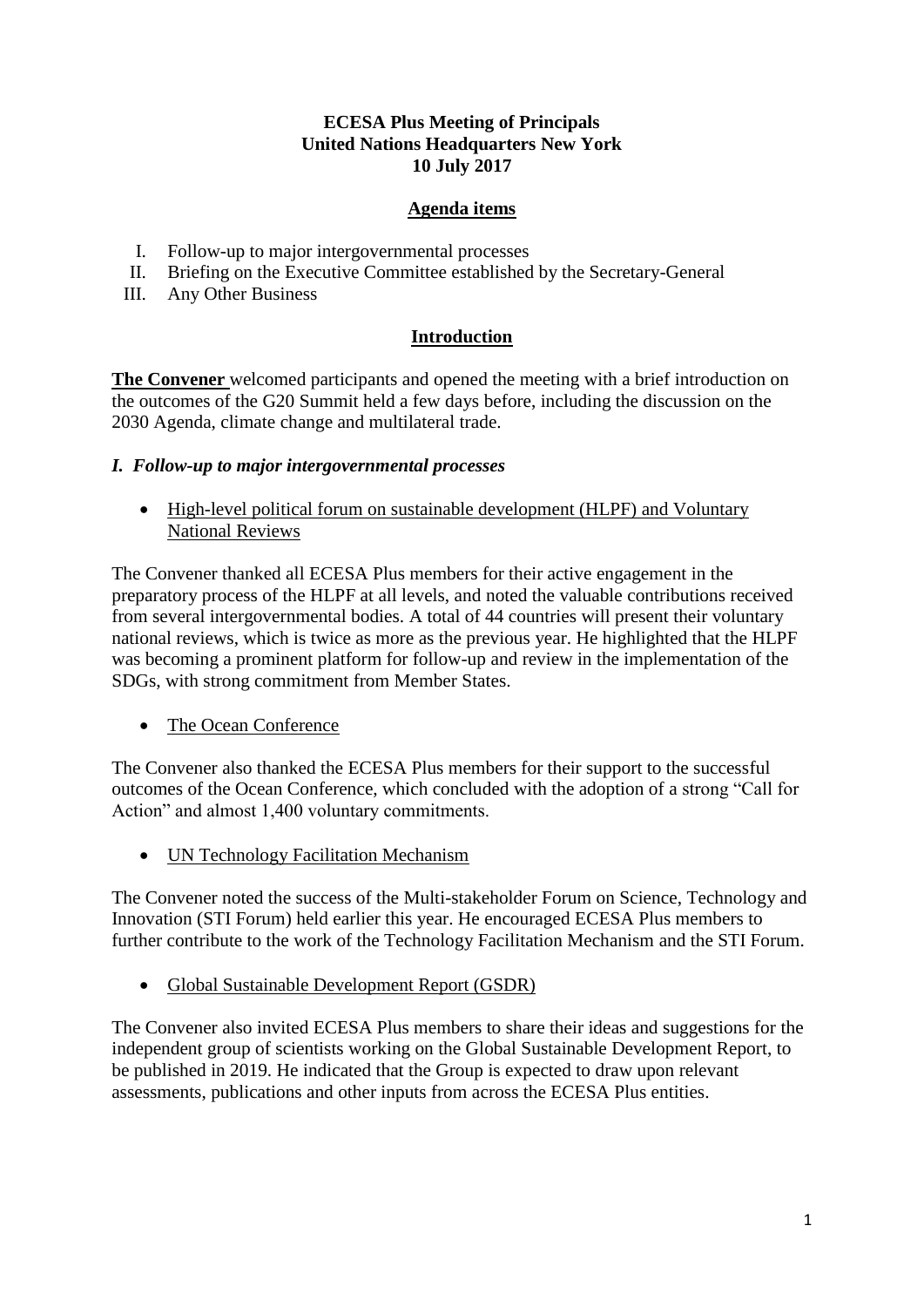### • Financing for Development

The Convener emphasized that the 2017 report of the Inter-agency Task Force on Financing for Development was very well received by Member States and he thanked all the ECESA Plus members for their substantive contributions to the report. He also welcomed the growing collaboration between the UN system and other stakeholders in international tax cooperation, especially through the inter-agency Platform for Collaboration on Tax, which will hold its first global conference at the UN Headquarters in New York, on 14-16 February 2018.

• Statistics

The Convener shared some key milestones in data and statistics, such as (1) the first UN World Data Forum held in South Africa last January; (2) the adoption of the global SDG indicator framework by the Statistical Commission of ECOSOC; and (3) the launch of SDG Progress Report 2017, with inputs from many ECESA Plus members.

• WESS 2017

The Convener also informed participants about the launch of the World Economic and Social Survey 2017 that reviews 70 years of policy analysis and draws on the most pertinent lessons for the pursuit of sustainable development in the years to come.

# *II. Briefing on the Executive Committee established by the Secretary-General*

The Convener gave a short overview of the work of the Executive Committee since it was established by the Secretary-General last January. He noted that most topics of discussion in the Executive Committee fall under the pillar of peace and security. The Executive Committee has taken a total of more than 370 decisions since its very first meeting, with more than half in the peace and security areas.

Although few decisions are development focused, the Executive Committee has helped strengthen integration within and between UN entities. As far as DESA is concerned, the Department has been in the lead or co-lead for 10 decisions, most of them in collaboration with other entities.

The Convener informed participants that the Executive Office of the Secretary-General had undertaken a review of the Executive Committee mechanism, in consultation with Principals and senior officials. He shared some of the observations made by DESA during the review, particularly the need for improved information-sharing and more extensive consultations with relevant UN entities in the preparation of background papers and in the formulation of recommendations.

The Convener then opened the floor for discussions.

## **Discussion**

**WMO** praised the outcomes of the Ocean Conference and the role of ECESA Plus as a unique mechanism to foster interactions among several entities in the system. WMO also welcomed DESA's recommendations to the Executive Committee for more inclusiveness and better information-sharing.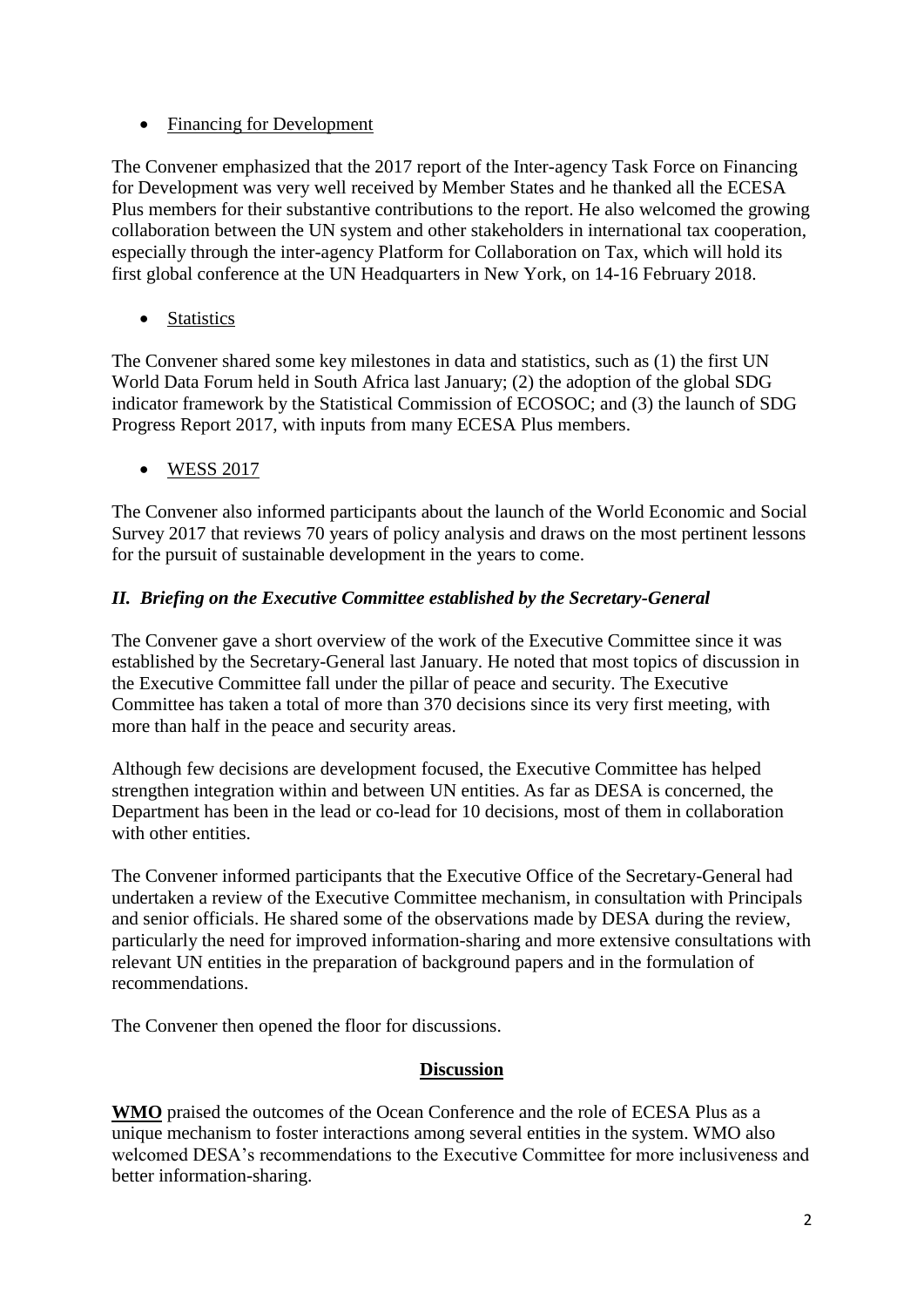**UNITAR** expressed strong support for the work of ECESA Plus and highlighted two key areas for collective support to countries in difficult situations: (1) capacity building for data and statistical systems; (2) coherent planning.

**UNDP** welcomed the growing success of the HLPF and the increased number of VNRs. It will be important to look at the impact on the ground and to align the UN's collective support to countries. UNDP also welcomed the outcomes of the Ocean Conference.

**UNOSSC** briefed participants on the General Assembly's decision to convene a UN conference on south-south cooperation, which is scheduled to take place in March 2019 in Buenos Aires, Argentina. UNOSSC was requested to provide coordinated support to the Conference. In addition, UNOSSC will be working with ECESA Plus entities on the preparation of the Secretary-General's report to the General Assembly on south-south cooperation.

**ECLAC** highlighted some of the complex challenges the world is facing today and called for the UN system to rethink capitalism and multilateralism. ECLAC also called for a bold reform of the UN development system.

**The Convener** stressed that, as part of the UNDS reform, DESA and the regional commissions must change, work closely together and be better positioned to support the 2030 Agenda.

**ECE** appreciated the role of ECESA Plus as a substantive and consultative mechanism, especially to bring regional inputs to global forums. The QCPR report calls for a unified voice and stronger collaboration between DESA and the regional commissions.

**The World Bank Group** expressed support to the HLPF and has received positive feedback from colleagues working in the VNR countries. In the area of statistics, the achievements of the Statistical Commission and the Global Partnership for Data are very positive but the situation remains challenging in several countries. The World Bank Group voiced concerns about the lack of official assistance to LDCs and emphasized the important role of domestic resource mobilization and ODA leveraging.

**UNEP** called for stronger system-wide collaboration on inequalities, which is a multidimensional issue that no single UN agency can address alone.

**ILO** indicated that, at the last session of its governing body, Member States focused on the contribution of decent work to the achievement of the SDGs. ILO supported DESA's call for more consultations and information-sharing by the Executive Committee.

**ESCAP** expressed appreciation for information-sharing through the ECESA Plus mechanism and encouraged even further collaboration and coordination, including between DESA and the regional commissions.

**The Convener** briefed participants on the status of reform in DESA. Although DESA is not covered by the QCPR resolution, the Department has launched its own internal reform process to be more effective, efficient, transparent and accountable, as requested by Member States in a separate General Assembly resolution. This process should be synchronized with